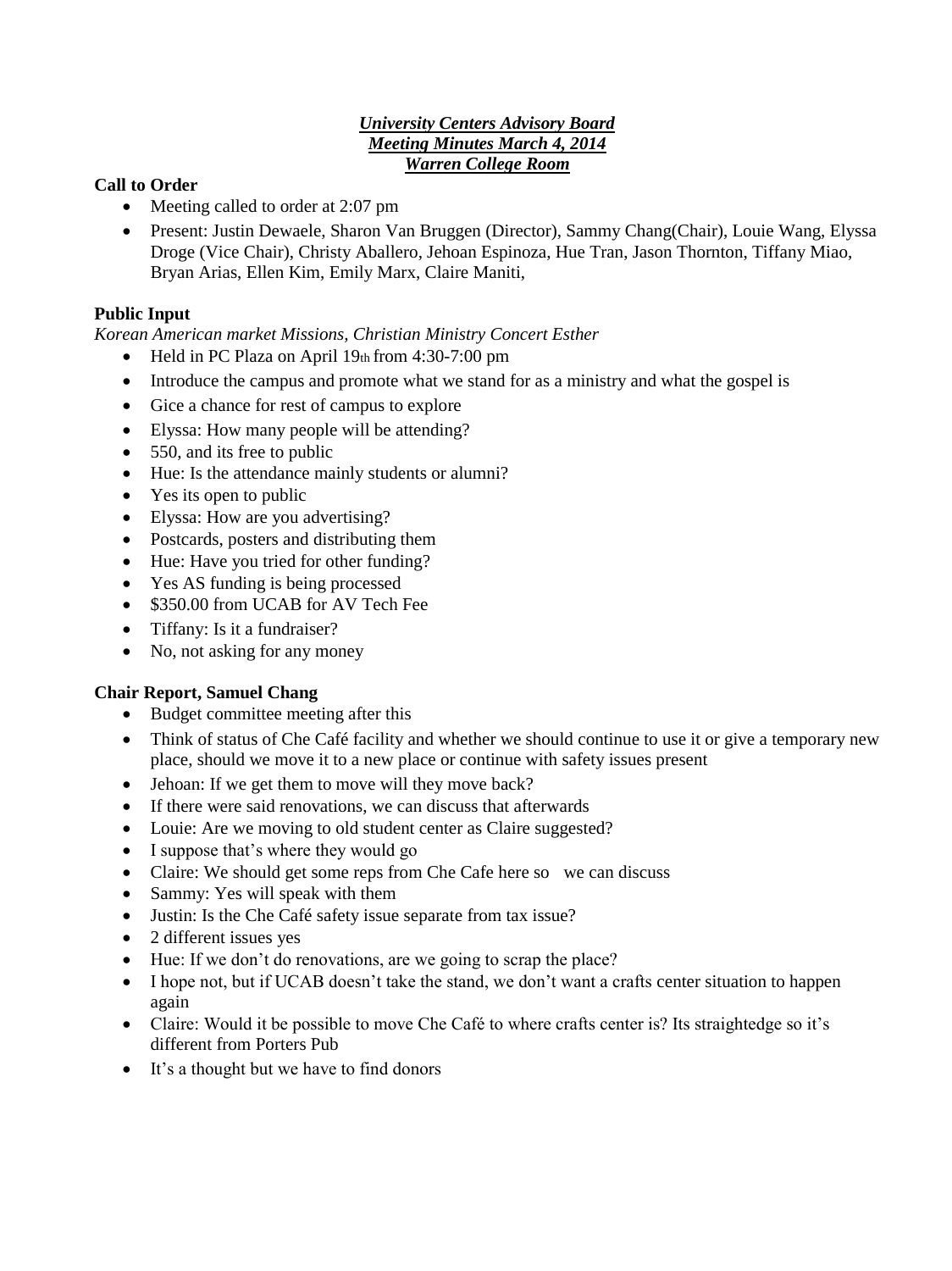- Tiffany: Wanted us to ask whether we want the Che facility renovated?
- Educate constituents about what Che Café is and then ask them, so we can explain what it has done for UCSD
- Sharon: It's important to have this to conversation in context of budgetary situation.
- Claire: What is the progress of the budget report?
- Almost done with it

## **Vice Chair Report, Elyssa Droge Director Report, Sharon Van Bruggen**

- Feedback on Dlush in Member Reports
- Jehoan: What is the status of Che café?
- Don't have anything new to share
- Ellen: Espresso Roma's last day of service is Friday, when is mall wall going up?
- Café Roma has the space for an extra week to remove any fixtures that they invested in so after that has been done

### **New Business**

AV Tech fee for Concert

- 1. No
- 2. No
- 3. Yes
- 4. Yes
- 5. Yes
- 6. Yes
- 7. Yes
- 8. Yes
- 9. No
- 10. Yes

# Move to fund 350.00 for concert by Hue

Seconded by Jehoan

### **Old Business**

**Member Reports**

Feedback for meeting with Dlush

- Colin: Revelle had comments about wait time and ingredients listed to be in drinks weren't actually in drinks and paper menus are not sustainable
- Louie: There from 12-2 pm there, so starting from rush hour. 3 min 21 sec wait for Tapex and 5 min 37 sec wait for Dlush
- Lavender lemonade doesn't have lavender. All dissatisfied about product. After 1:30 line significantly reduced. So only 1 min 35 sec wait. Going to get rid of paper menu once wallpaper comes in.
- Hue: When are you meeting with Dlush?
- Sharon: Next week
- Tiffany: Waited for food for awhile, but gave free drink because of it, wrong order. Employees are just not used to serving that's it. Manager took employees to the side and talked to them.
- Claire: Felt that having food and drinks separate was confusing. Manager apologized about timing, and they are going to bring in more décor and menu wallpaper. Order took awhile but vegetarian order accidentally had meat in it